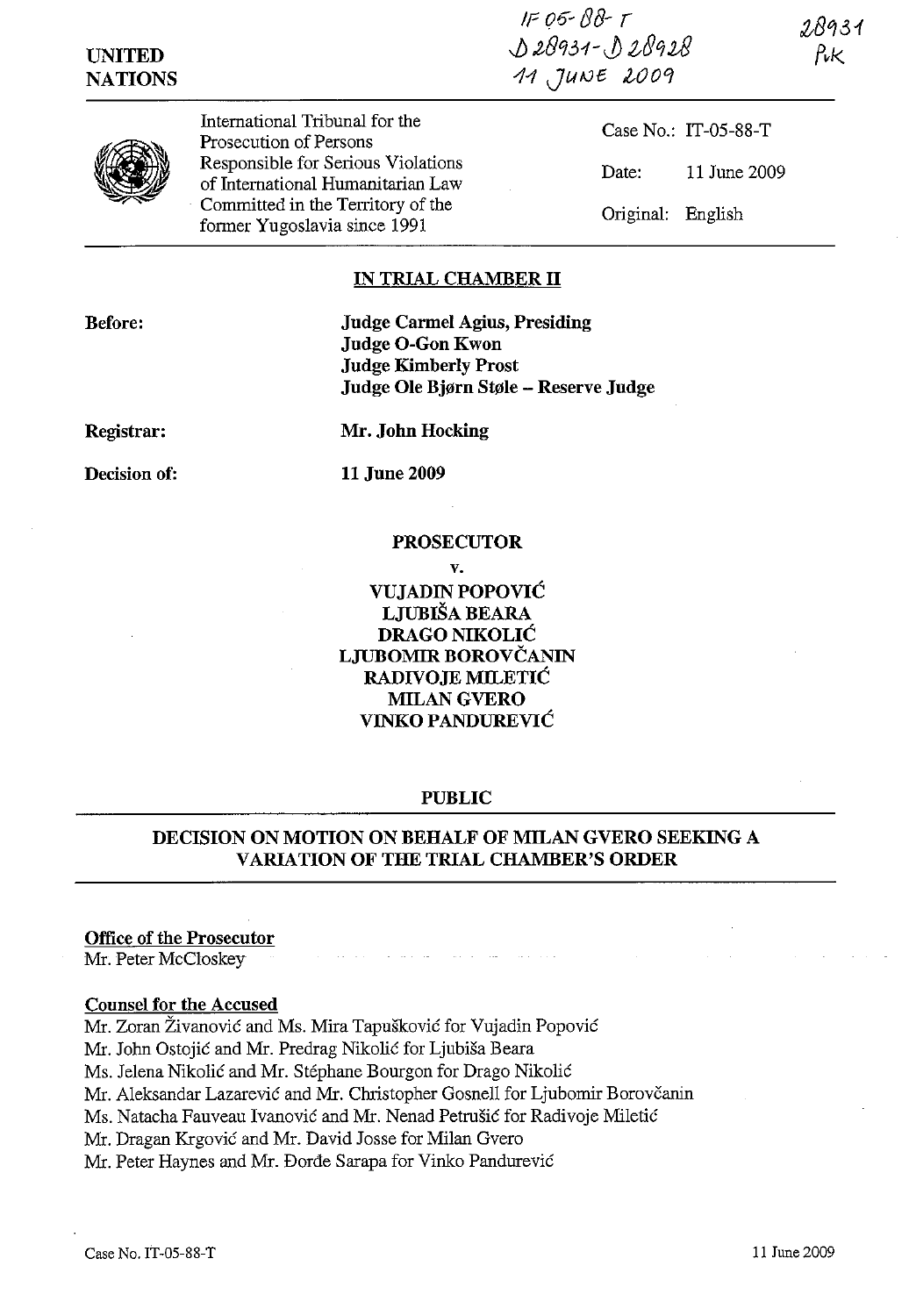**THIS TRIAL CHAMBER** of the International Tribunal for the Prosecution of Persons Responsible for Serious Violations of International Humanitarian Law Committed in the Territory of the Former Yugoslavia since 1991 ("Tribunal");

**BEING SEISED OF** the "Motion on Behalf of Milan Gvero Seeking a Variation to the Trial Chamber's Order of 27 May 2009", filed on 5 June 2009 ("Motion");

**NOTING** the "Decision on Prosecution Second Motion to Reopen its Case and/or Admit Evidence in Rebuttal", issued confidentially on 8 May 2009 ("Decision of 8 May");

**NOTING** the "Consolidated Decision on Motion on Behalf of Milan Gvero Seeking an Adjournment and Popović's Request for an Extension of the Deadline for the Final Brief'' issued on 27 May 2009 ("Consolidated Decision"), in which the Trial Chamber ordered, *inter alia,* that such motions as may seek the presentation of evidence as a consequence of the evidence introduced pursuant to the Decision of 8 May shall be filed no later than 3 June  $2009$ ;<sup>1</sup>

**NOTING** that on 29 May 2009 Gvero orally sought a variation of the order in the Consolidated Decision so as to be allowed to file by 12 June 2009 a motion seeking the presentation of evidence as a consequence of the evidence introduced pursuant to the Decision of 8 May, on the grounds that he needed more time to respond to the new evidence;<sup>2</sup>

**NOTING** the oral decision of the Trial Chamber of 29 May 2009, in which the Trial Chamber granted Gvero's request and extended to 12 June 2009 the period for filing such motions seeking the presentation of evidence as a consequence of the evidence introduced pursuant to the Decision of 8 May ("oral decision");<sup>3</sup>

**NOTING** that Gvero submits that he should not be prejudiced by being forced to reveal to the other parties to this case which witnesses he intends to call until he has completed the cross-examination of those witnesses whom he has recalled;<sup>4</sup>

**NOTING** that Gvero is requesting a variation of the oral decision so as to allow him to file by 12 June 2009 any motion to recall witnesses who have hitherto given evidence in the trial and then,

 $\mathbf{1}$ Consolidated Decision, p. 4.

<sup>2</sup>  T. 33734-33739 (29 May 2009).

<sup>3</sup>  T. 33739-33741 (29 May 2009).

<sup>4</sup>  Motion, para. 6.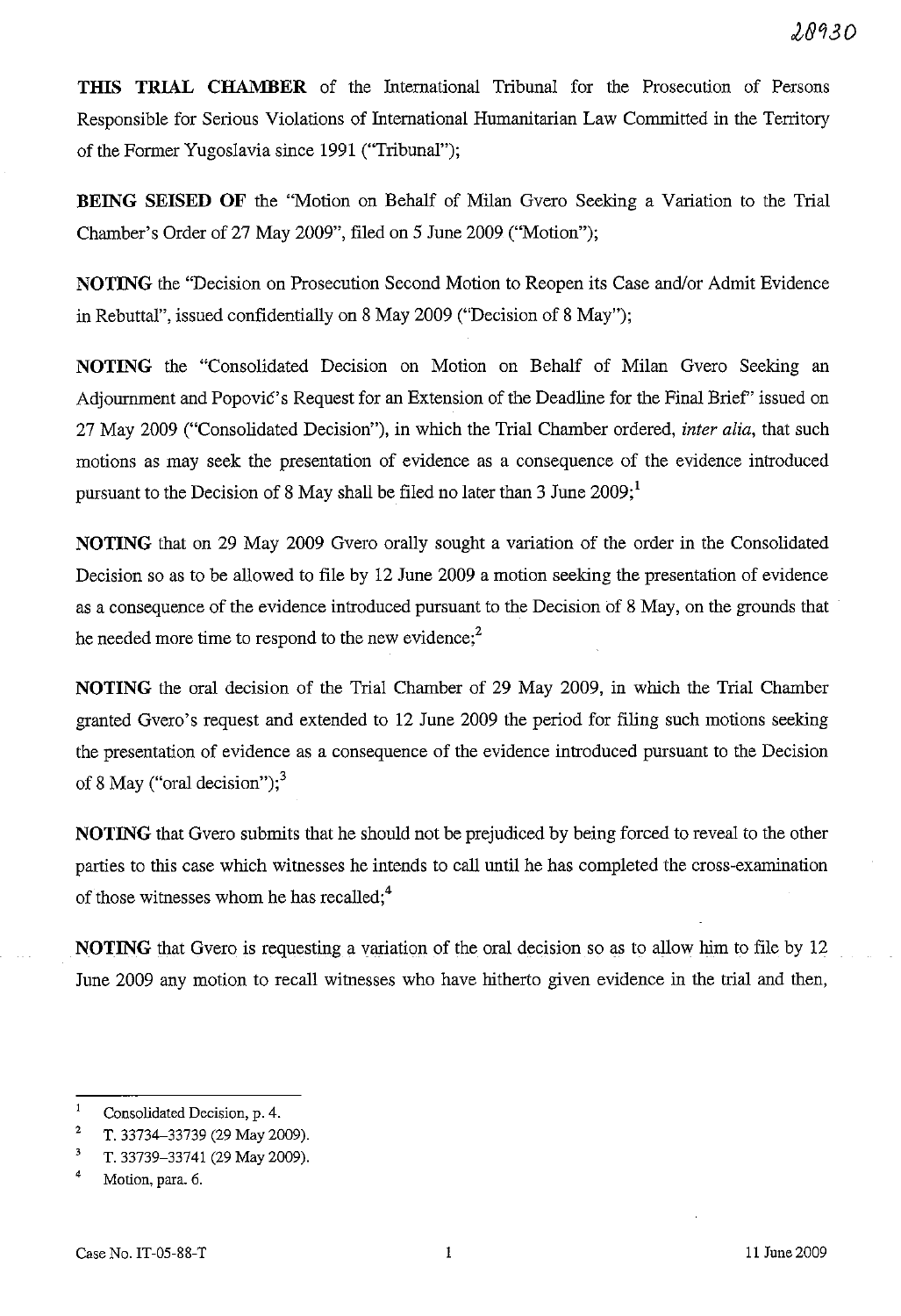within two working days of the completion of the hearing of any such recalled witnesses, to be allowed to file any motion seeking the reopening of the case and the calling of new witnesses;<sup>5</sup>

**NOTING** that Gvero acknowledges that it would have been preferable if matters contained in the Motion had been raised earlier but submits that it was only in the couple of days before the filing of the Motion that he came to appreciate the prejudice caused to his case if the requested relief were not to be granted;<sup>6</sup>

**NOTING** the "Prosecution's Response to Motion on Behalf of Milan Gvero Seeking a Variation to the Trial Chamber's Order of 27 May 2009" filed on 9 June 2009, in which the Prosecution does not object to the relief sought in the Motion, but requests that it be afforded adequate time to prepare for any Defence witness testimony;<sup>7</sup>

**NOTING** the "Pandurevic Defence Response to Motion on Behalf of Milan Gvero Seeking a Variation to the Trial Chamber's Order of 27 May 2009" filed on 10 June 2009, in which Pandurevic takes no position in relation to the relief sought in the Motion; $<sup>8</sup>$ </sup>

**NOTING** the order of presentation of evidence as laid down in Rule 85 of the Rules of Procedure and Evidence ("Rules") which can be varied if "otherwise directed by the Trial Chamber in the interests of justice"; $9$ 

**CONSIDERING** the narrow scope and implications of the Decision of 8 May, the procedural consequences of the reopening of the Prosecution case and the nature of the prejudice Gvero is claiming he would suffer should the Motion be denied;

**CONSIDERING** that adherence to the timing set forth in the oral decision does not prejudice Gvero in fact and there is no compelling justification for the variation sought in the Motion;

**PURSUANT TO** Articles 20 and 21 of the Statute of the Tribunal and Rules 85 and 54,

**HEREBY DENIES** the Motion.

<sup>5</sup>  Motion, paras. 3, 11, 13.

<sup>6</sup>  Motion, para. 8.

<sup>7</sup>  Response, para. 2.

 $\bf{8}$ Response, para. 2.

<sup>9</sup> Rule 8S(A).